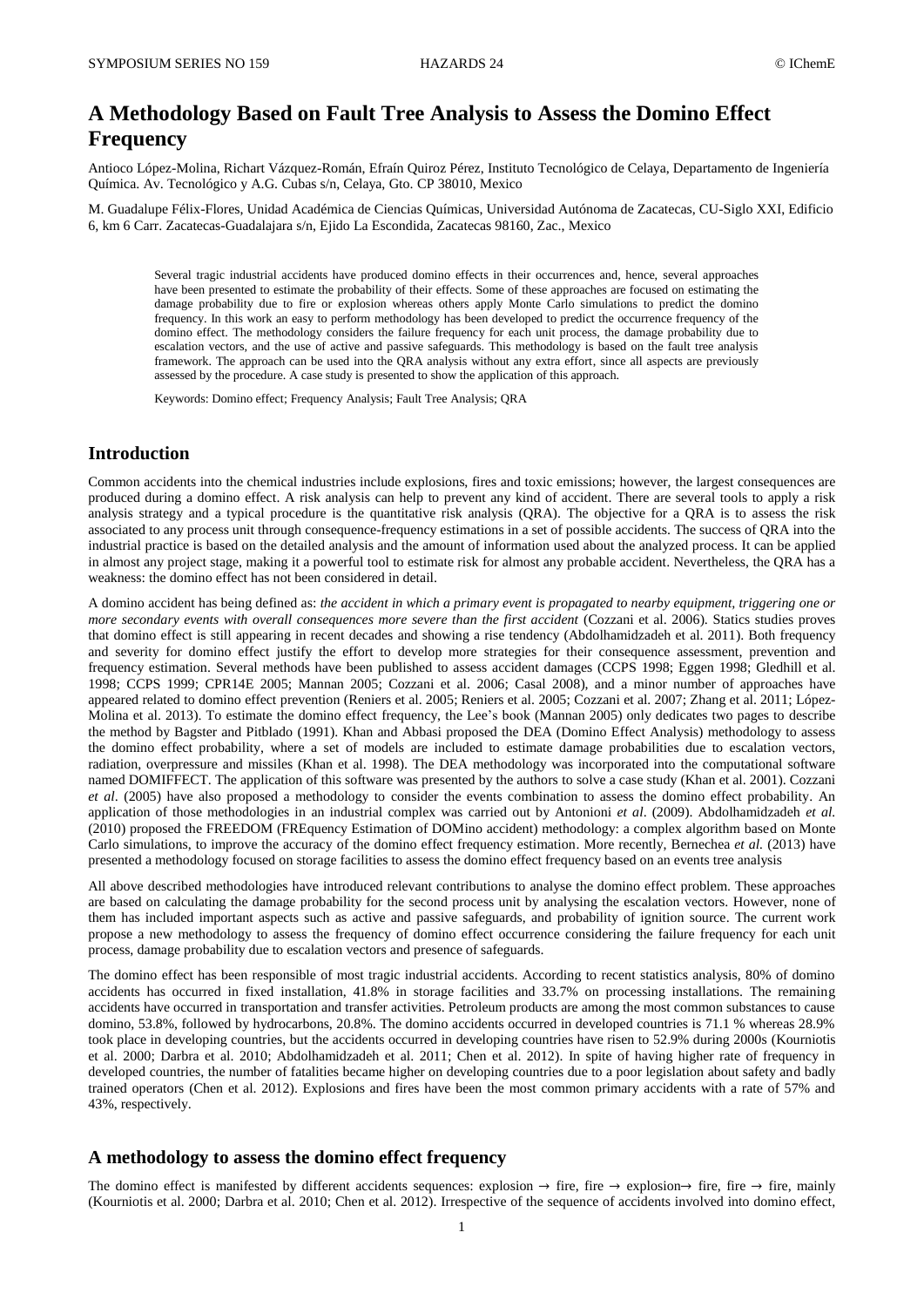all domino accident can be framed in a general sequence of events. The sequence start with a failure of any process or storage unit: loss of control operation or loss of containment. If the item is equipped with control devices and at least one does not respond to avoid the emission or release of dangerous material, then a dangerous material release will occur. Once the emission has occurred, a question merges related to whether the cloud can get a fire or explosion and factors such as atmospheric conditions, confinement, and safety measures should be considered into the ignition source probability. When an explosion or fire may occur, the following probable event is the damage escalation, which is function of the amount of released material and separation distances among process units. If a second process unit is close enough to the primary event and its passive safeguards fail, then the domino effect occurs. Figure 1 shows the general sequence of the domino effect. This events sequence is the guide for this methodology. The methodology is based on performing a fault tree analysis (FTA) as described in next section. The general procedure follows the next order: 1) Build the domino fault tree, 2) Collect information about base events, 3) Define the number of dangerous process units and its scenarios, 4) Fix a process unit as a secondary unit (target unit) while the remaining units are considered as primary events (trigger units), 5) Assess the scenarios and estimate the damage probability on target unit, 6) Assess the domino frequency for target unit using the domino fault tree, and 7) Estimate the overall frequency when all dangerous process units have been evaluated, Figure 2.

### **Domino fault tree construction**

Since the domino effect has been described by a fault tree, then it is used to estimate its occurrence frequency, Figure 3. In the fault tree, the domino effect on the second dangerous *i*-process unit (*i*-SDPU) has been defined as a top event. According with historical data, fires and explosions are the main cause of domino effect. Then fire and explosion become a part for the next two branches of the fault tree to represent the two possible accidents on nearby *j*-dangerous process units (NDPU) which could damage the *i*-SDPU. It has to firstly be developed the analysis on the branch corresponding to damage of *i*-SDPU because of fire on *j*-NDPU. Then it follows the development of the branch corresponding to damage of *i*-SDPU due to explosion on *j*-NDPU.



Figure 2. General methodology

#### **Damage due to fire**

Three events must be combined when a *i*-SDPU can be damage by fire as a result of radiation effect: a fire scenario on any *j*-NDPU, high radiation damage probability from *j*-NDPU to *i*-SDPU and failure of physical protection installed on *i*-SDPU. Two conditions must be satisfied to get a fire: a dangerous material release (DMR) from any *j*-NDPU and having an ignition source. A DMR could come from a failure in any *j*-NDPU so that each of them must be included. The failure of any *j*-NDPU is a consequence of two basic events: the probability of failure in the unit itself and the probability of failure on demand (PFD) on its installed control devices. The next necessary event to produce damage due to fire is the high radiation damage probability. Two aspects have been considered to perform this evaluation. It is firstly considered that the thermal radiation is the unique escalation vector of the fires and it can come from any kind of fire, pool fire, jet fire and fire ball so that each of them is included into the analysis. It is secondly considered here that, depending on process conditions, all the *j*-NDPU may develop one or more risk scenarios and hence the damage probability of each scenario must potentially include all *j*-NDPU, Figure 4. The last condition refers to the physical protection installed on the *i*-SDPU, which has no more branches, as indicated in the diagram. The assessment of the basic events will be described in the next section.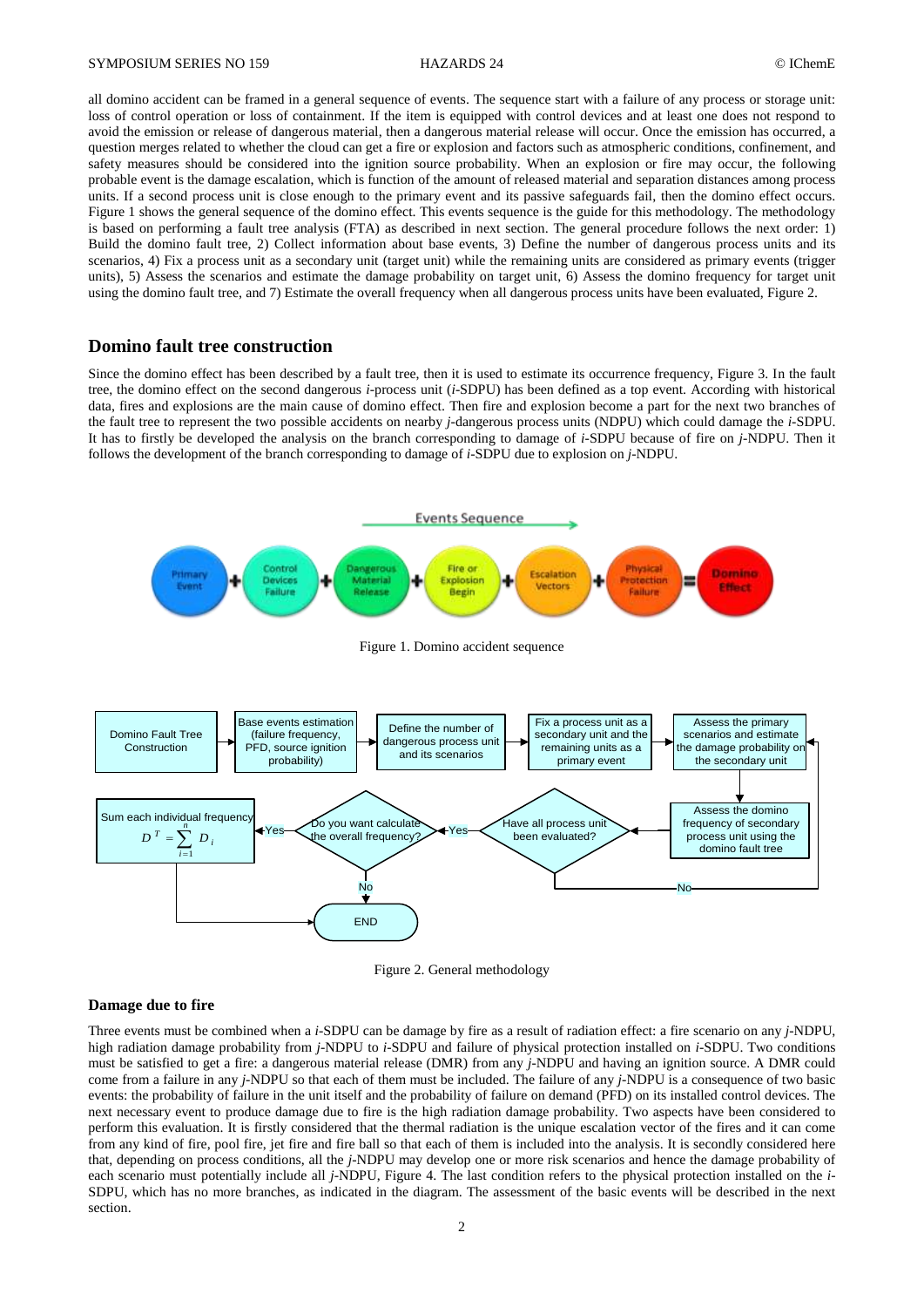#### **Damage due to explosion**

The structure described above is similar to the damage due to an explosion where the only difference is the damage probability assessment. Thermal radiation is considered as the unique escalation vector for fires; however, explosions have two main escalation vectors which are overpressure and missiles. Both overpressure and missiles damages probabilities must be assessed for all potential *j*-NDPU having potential for an explosion. The explosion scenarios considered were VCE and BLEVE. The others sub branches are equal to the damage due to a fire branch.

### **Domino frequency assessment procedure**

A detailed assessment should be conducted for all basic events as a first step to get the total domino frequency. It includes equipment failure frequency, probabilities of failure on demand (PFD) for passive or dynamics protections and probability of ignition source. Two situations should be considered for failure frequency: historical failure data of the plant should be used to determine the basic event value when the assessment is in installed plants and bibliographic references can be used to make the first estimation when the assessment is for a new project. A long list for failure frequency in different units is found in the OREDA handbook [\(OREDA 2002\)](#page-8-13), as well as in other associations or industries such as the International Association of Oil & Gas [\(OGP 2010\)](#page-8-14) and DNV report [\(DNV](#page-8-15)  [2006\)](#page-8-15). The PFD is a measure for effectiveness of protection devices and its values are estimated via fault trees. Values for weakest protections are around  $1x10^{-1}$ , and for strongest protections range  $1x10^{-4} - 1x10^{-5}$  [\(CCPS 2001\)](#page-7-11). A methodology to predict and model more accurately the PFD in protection layers, considering many variables into a fault tree structure, has been recently proposed [\(Rathnayaka et al. 2011;](#page-8-16) [Rathnayaka et al. 2011\)](#page-8-17). Though evaluating the probability of ignition source is very difficult since it depends on many variables, the International Association of Oil & Gas has published a report on ignition probabilities [\(OGP 2010\)](#page-8-18) and an algorithm to predict it has been also developed [\(Moosemiller 2011;](#page-8-19) [Rathnayaka et al. 2011\)](#page-8-16).

Once probabilities for all basic events are estimated, the next step is to define the number of dangerous process unit (DPU) with theirs scenarios to detect all DPU as second unit and remaining units with primary events, assessing the primary events and estimating the damage probability for the second unit. The damage probability must be assessed for all escalation vectors (radiation, overpressure and missiles) and it can be done through probit models. There are several probit models reported on bibliography, but the models used in this work were taken from Antonioni and coworkers and Gubinelli and coworkers [\(Gubinelli et al. 2004;](#page-8-20) [Antonioni et al. 2009\)](#page-7-7). The damage probability was approximated using the Vilchez's equation [\(Vilchez et al. 2001\)](#page-8-21).

In the next step, the domino frequency is estimated based on the domino fault tree. The domino fault tree is resolved using Boolean algebra, Figure 3. The resultant equations for each event is described from bottom to top of the tree, starting with the damage due to fire branch and subsequently the damage due to explosion. The first event to assess is the equipment failure frequency,  $f_i$ , represented by,

$$
f_j = f_j^{fail} \cdot PFD_j^{CD} \tag{1}
$$

where,  $f_i^{fail}$  is the itself failure frequency of *j*-NDPU, and  $PFD_i^{CD}$  is the probability of failure on demand of control devices installed on  $i$ .

The dangerous material release frequency,  $f^E$ , is calculated by,

$$
f^E = \sum_{j=1}^n f_j^{fail} \cdot PFD_j^{CD}
$$
 (2)

The fire scenario frequency,  $f^F$ , on j-NDPU is estimated as follows,

$$
f^F = f^E \cdot P_I^S \tag{3}
$$

where  $P_l^S$  is the probability of ignition source.

The domino frequency due to fire,  $D<sup>F</sup>$ , is estimated with three events using the fire scenario frequency, radiation damage probability,  $P_R^D$ , and probability of failure on demand for physical protections,  $PFD^{pasive}$ . The domino frequency and the radiation damage probability are represented as follows:

$$
D^F = f^F \cdot P^D_R \cdot PFD^{positive} \tag{4}
$$

$$
P_R^D = \sum_{j=1}^n P_{Poolj}^D + \sum_{j=1}^n P_{Jetj}^D + \sum_{j=1}^n P_{Ballj}^D \tag{5}
$$

where  $P_{Pool}^D$  is the radiation damage by pool fire,  $P_{let}^D$  is the radiation damage by jet fire and  $P_{Roll}^D$  is the radiation damage by fire ball. All these fire scenarios come from the *j*-NDPU, *j*, to the *i*-DPU.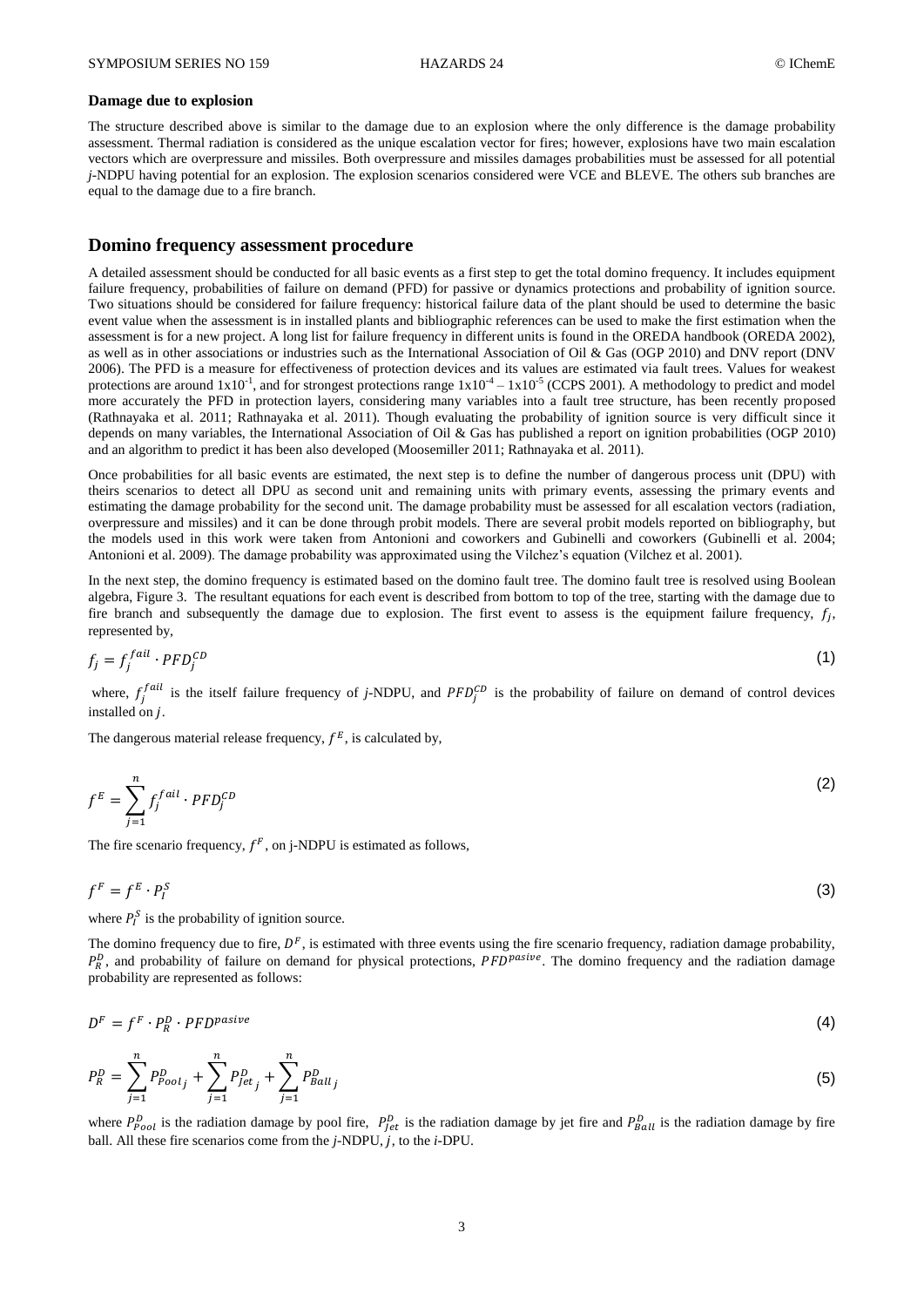

Figure 3. Domino fault tree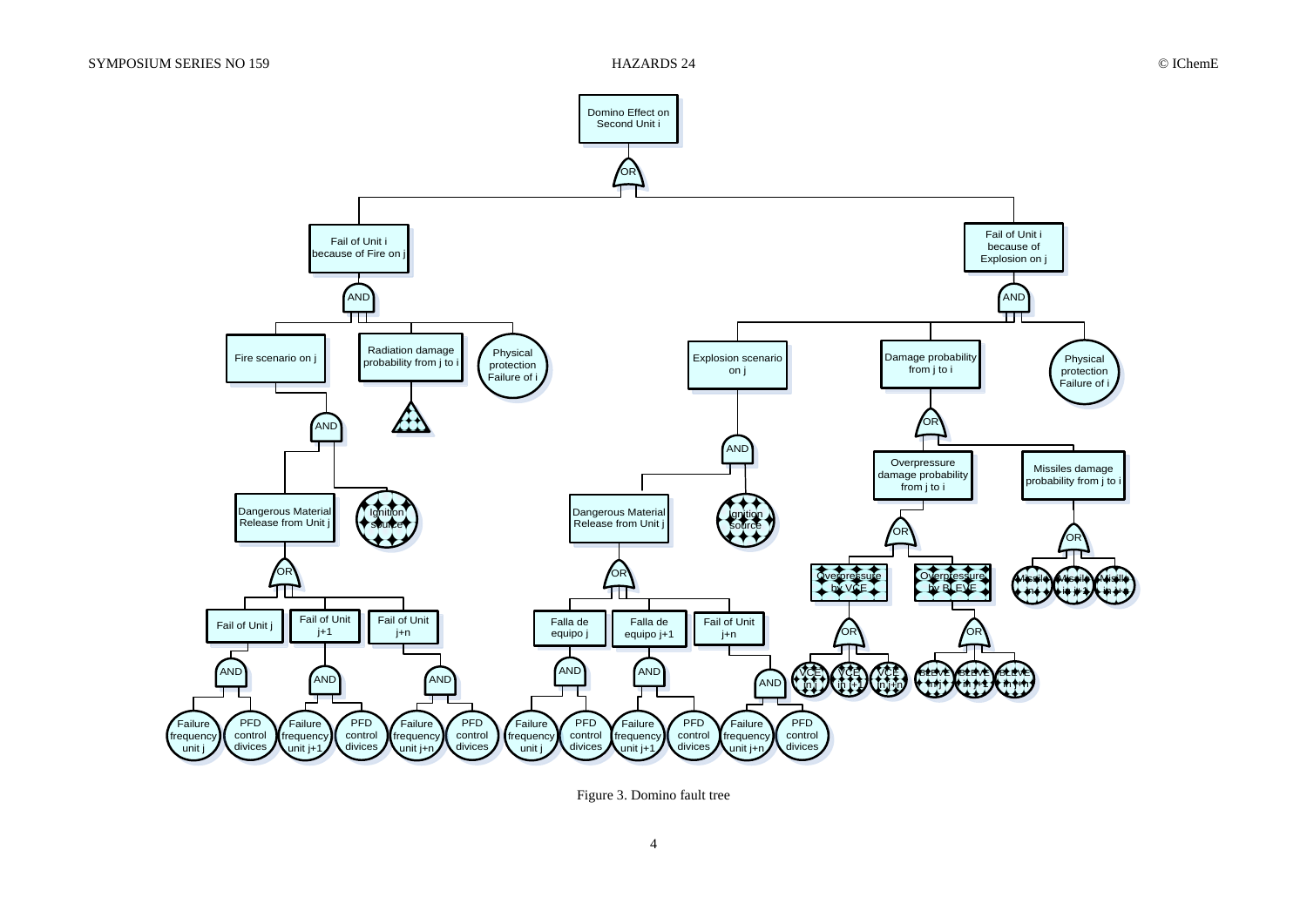

Figure 4. Extension of domino fault tree

The estimation of domino frequency damage due to explosion,  $D^{Ex}$ , is similar to the damage due to fire:

$$
D^{Ex} = f^{Ex} \cdot (P_0^D + P_M^D) \cdot PFD^{positive}
$$
 (6)

where  $PFD^{$ **nastre** $is the probability of failure on demand in passive devices installed on  $i$ .$ 

Then equation (1) and (2) are applied in the same way. The explosion scenario frequency,  $f^{Ex}$ , is assess by:

$$
f^{Ex} = f^E \cdot P_I^S \tag{7}
$$

The total damage probability due to overpressure,  $P_0^D$ , represents the sum of all possible VCE and BLEVE scenarios from all *j*-NDPU,

$$
P_O^D = \sum_{j=1}^n P_{VCE}^D + \sum_{j=1}^n P_{BLEVE}^D \tag{8}
$$

The total damage probability due to missiles,  $P_M^D$  is defined by the sum of all damage because of missiles from any *j*-NDPU,

$$
P_M^D = \sum_{j=1}^n P_{M_j}^D \tag{9}
$$

Finally, the top event is the domino effect on a second unit,  $D_i$ , because of fire or explosion represents the link of these two branches:

$$
D_i = D^F + D^{Ex} \tag{10}
$$

The above described domino fault tree procedure is used to assess the domino occurrence frequency of a second dangerous equipment, *i*; affected by all *j*-NDPU, Figure 5a. However, the total domino frequency has to consider all possible interactions among all dangerous equipment, Figure 5b. Then, the fault tree for the total domino frequency is showed on Figure 6, and it is solved by,

$$
D^T = \sum_{i=1}^n D_i \tag{11}
$$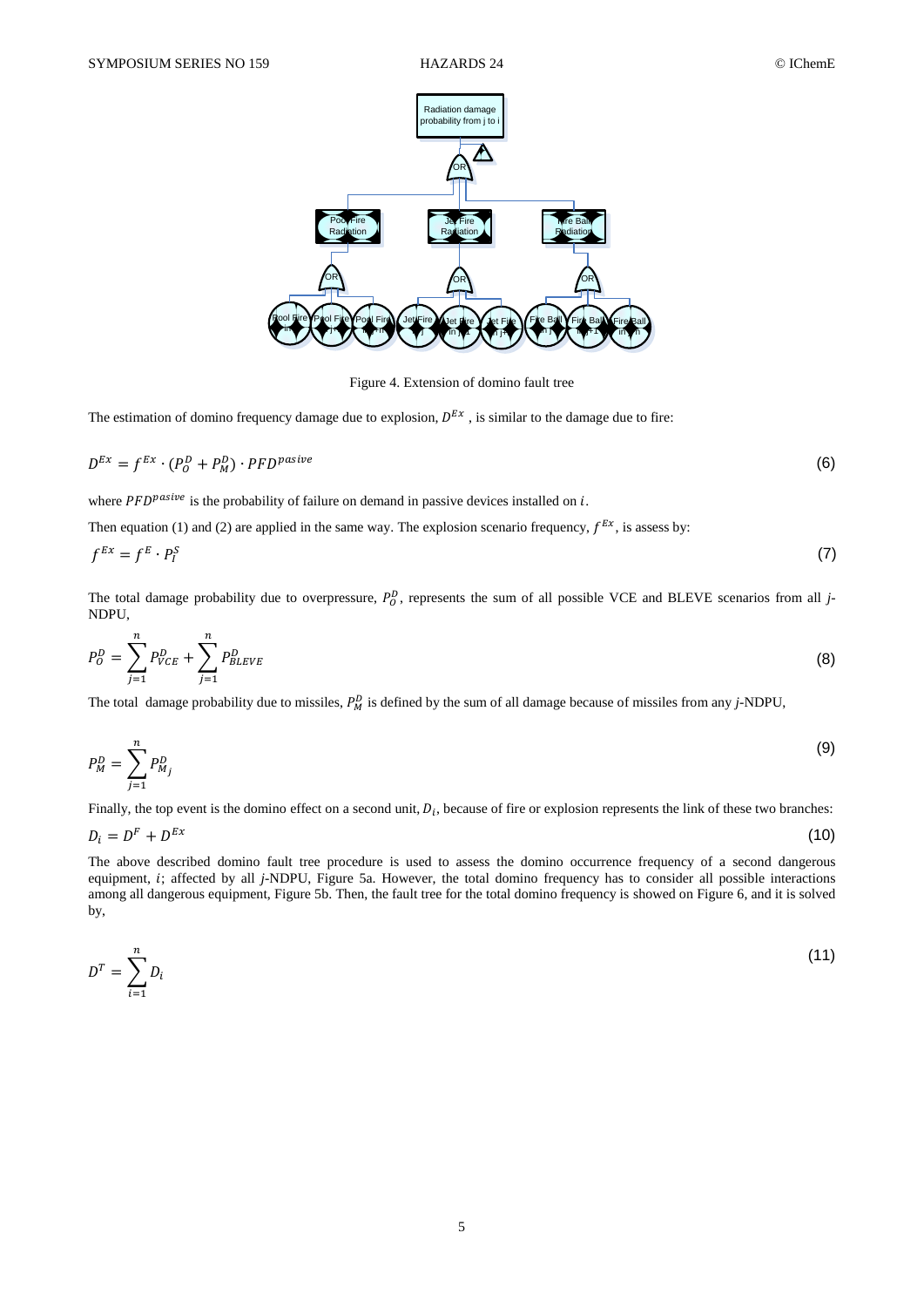

Figure 5. Process units interaction



Figure 6. Overall domino frequency

# **Case study**

A storage area, introduced in [\(Cozzani et al. 2005\)](#page-7-6), is used here to illustrate the domino frequency estimation procedure. However, several assumptions are introduced to allow the assessment. Figure 7 shows the layout used and Table 1 summarizes the possible scenarios for each process tank, as well as relevant characteristics of the units considered in the plan layout. Additional information about PFD and failure frequency of the equipment is given in Table 2. The PFD for dynamics and physical protections were taken from others [\(CCPS 2001;](#page-7-11) [Crowl et al. 2002;](#page-8-22) [Rathnayaka et al. 2011\)](#page-8-16). For the sake of simplicity, a single scenario was associated to each process tank, and it was considered as the only possible primary and/or secondary event, excepting the LPG sphere, TK10, which was considered with two primary events. Credible accidents on process tank were defined as scenarios, Table 1. The study was mainly focused on determining the domino effect frequency and the severe scenarios considered were BLEVEs, VCEs, fire ball or pool fire involving the entire catch basin and the complete tank inventory. Those models described in the "yellow book" were used for the consequences assessment [\(CPR14E 2005\)](#page-8-2).

## **Results and discussion**

The case study has nine process tanks, eight of them were atmospherics and one pressurized, Figure 6. The primary and secondary events for atmospheric tanks were pool fire. On other hand, the pressurized thank had as primary events both fire ball and VCE. The results after calculating the occurrence frequency procedure are summarized in Table 3. As expected, a lower overall domino frequency is obtained when the process units were equipped with some kind of safety devices. Values of  $1.3x10^{-9}$  and  $1.58x10^{-7}$  were obtained when process units were protected and when they were unprotected, respectively.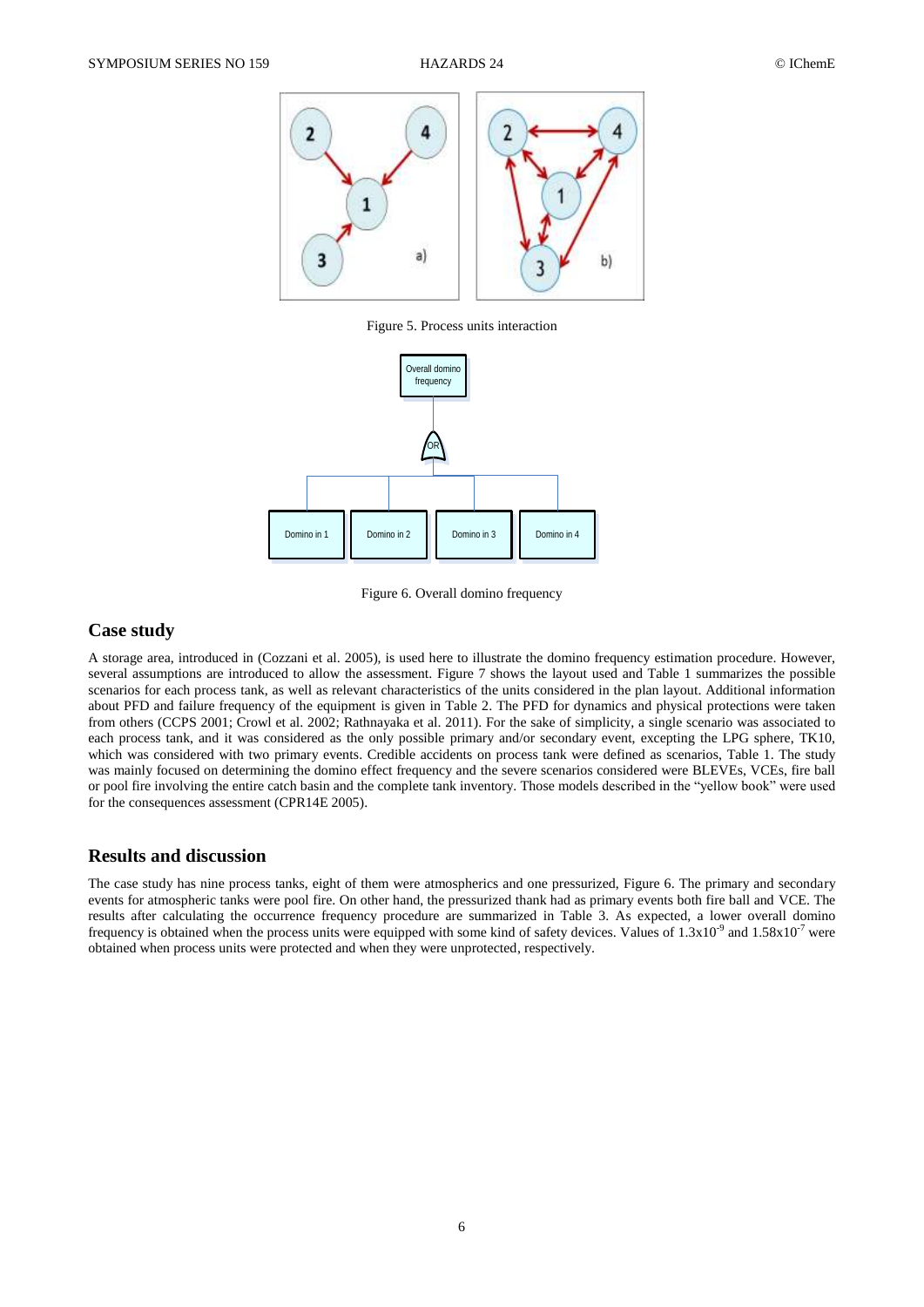

Figure 7. Pressurized and atmospheric thanks layout

|  |  | Table 1. Units description and primary scenarios |
|--|--|--------------------------------------------------|
|  |  |                                                  |
|  |  |                                                  |

| raore 1. Office accemption and primary securities |             |           |               |                  |                          |                     |                          |  |
|---------------------------------------------------|-------------|-----------|---------------|------------------|--------------------------|---------------------|--------------------------|--|
| Unit                                              | Type        | Substance | Content (ton) | Type of released | <b>Ouantity released</b> | Primary<br>scenario | <b>Escalation</b> vector |  |
| TK1                                               | Atmospheric | Ethanol   | 2000          | Instantaneous    | All inventory            | PF                  | Radiation                |  |
| TK <sub>2</sub>                                   | Atmospheric | Ethanol   | 2000          | Instantaneous    | All inventory            | PF                  | Radiation                |  |
| TK3                                               | Atmospheric | Ethanol   | 2000          | Instantaneous    | All inventory            | PF                  | Radiation                |  |
| TK4                                               | Atmospheric | Ethanol   | 2000          | Instantaneous    | All inventory            | PF                  | Radiation                |  |
| TK <sub>5</sub>                                   | Atmospheric | Ethanol   | 2000          | Instantaneous    | All inventory            | PF                  | Radiation                |  |
| TK6                                               | Atmospheric | Ethanol   | 2000          | Instantaneous    | All inventory            | PF                  | Radiation                |  |
| TK7                                               | Atmospheric | Ethanol   | 2000          | Instantaneous    | All inventory            | PF                  | Radiation                |  |
| TK8                                               | Atmospheric | Ethanol   | 2000          | Instantaneous    | All inventory            | PF                  | Radiation                |  |
| <b>TK10</b>                                       | Pressurized | LPG       | 1400          | Instantaneous    | All inventory            | FB                  | Radiation                |  |
| TK10                                              | Pressurized | LPG       | 1400          | Total 10 min     | All inventory            | <b>VCE</b>          | Overpressure             |  |

# Table 2. PFD and failure probability

| Unit            | $f^{fail}_j$          | $PFD_i^{CD}$ | $PFD^{positive}$ |
|-----------------|-----------------------|--------------|------------------|
| TK1             | $3.25 \times 10^{-8}$ | 0.1          | 0.1              |
| TK <sub>2</sub> | $3.25x10^{-8}$        | 0.1          | 0.1              |
| TK3             | $3.25x10^{-8}$        | 0.1          | 0.1              |
| TK4             | $3.22 \times 10^{-8}$ | 0.1          | 0.1              |
| TK <sub>5</sub> | $3.25x10^{-8}$        | 0.1          | 0.1              |
| TK6             | $3.25x10^{-8}$        | 0.1          | 0.1              |
| TK7             | $3.25x10^{-8}$        | 0.1          | 0.1              |
| TK8             | $3.25x10^{-8}$        | 0.1          | 0.1              |
| <b>TK10</b>     | $5.40x10^{-8}$        | 0.01         | 0.1              |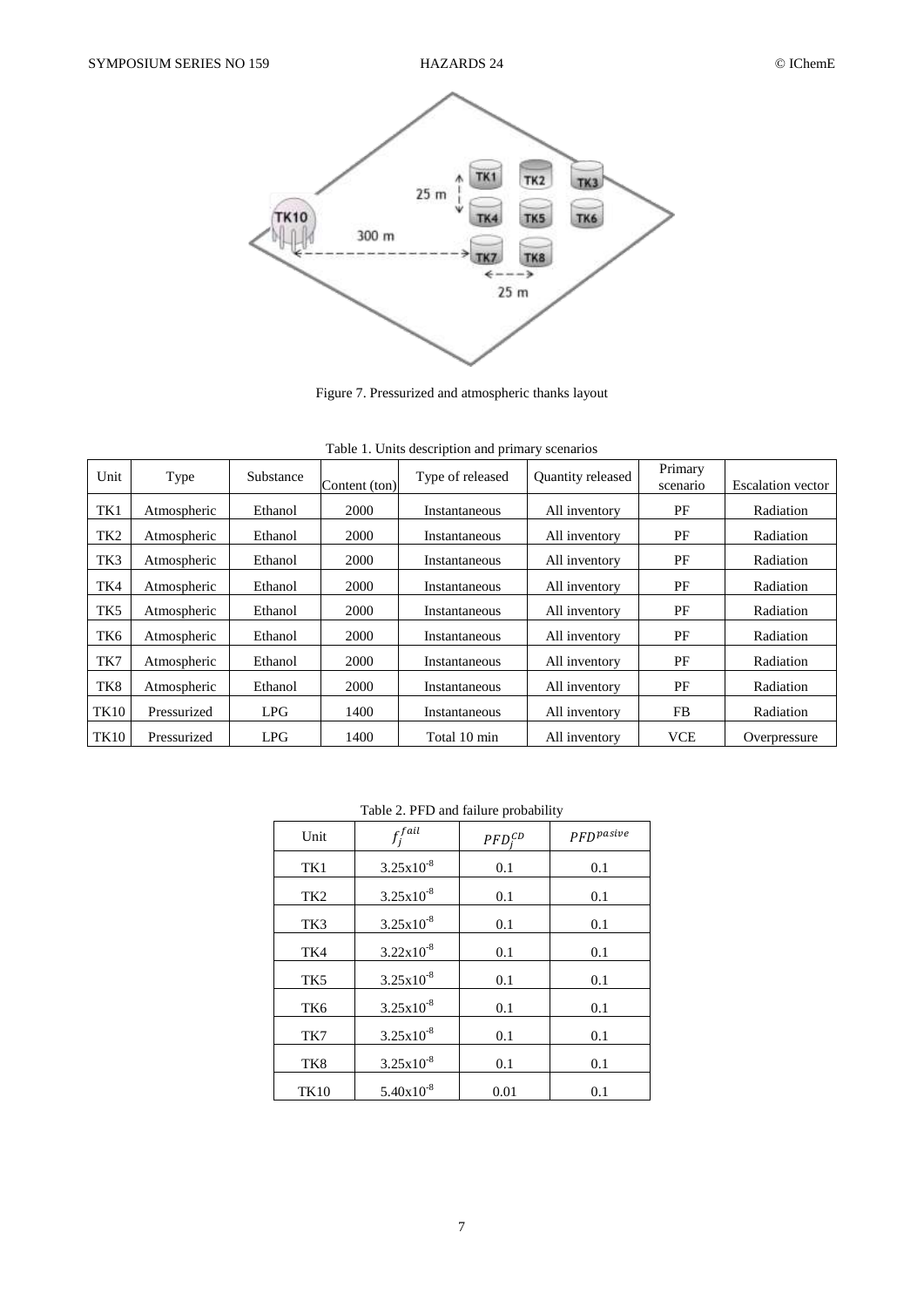| Unit            | $f^E$                 | $f^F$                 | $P_{Pool_i}^D$        | $P_{Ball_i}^D$ | $P_R^D$                | $P^D_0$ | $D^F$                  | $D^{Ex}$               | $D_i^{protected}$      | $D_i^{unprotected}$ |
|-----------------|-----------------------|-----------------------|-----------------------|----------------|------------------------|---------|------------------------|------------------------|------------------------|---------------------|
| TK1             | $2.33x10^{-8}$        | $3.26x10^{-9}$        | $3.28 \times 10^{-5}$ | 0.007          | $7.0x10^{-3}$          | 0.564   | $2.41x10^{-12}$        | $1.84 \times 10^{-10}$ | $1.86x10^{-10}$        | $2.25x10^{-8}$      |
| TK <sub>2</sub> | $2.33 \times 10^{-8}$ | $3.26x10^{-9}$        | $4.93x10^{-5}$        | 0.007          | $7.05x10^{-3}$         | 0.478   | $2.16x10^{-12}$        | $1.56x10^{-10}$        | $1.58 \times 10^{-10}$ | $1.90x10^{-8}$      |
| TK3             | $2.33 \times 10^{-8}$ | $3.26x10^{-9}$        | $3.28 \times 10^{-5}$ | 0.006          | $6.03x10^{-3}$         | 0.391   | $1.92 \times 10^{-12}$ | $1.27 \times 10^{-10}$ | $1.29x10^{-10}$        | $1.56x10^{-8}$      |
| TK4             | $2.33x10^{-8}$        | $3.26x10^{-9}$        | $4.93x10^{-5}$        | 0.007          | $8.0x10^{-3}$          | 0.575   | $2.45x10^{-12}$        | $1.87 \times 10^{-10}$ | $1.90x10^{-10}$        | $2.29x10^{-8}$      |
| TK <sub>5</sub> | $2.33 \times 10^{-8}$ | $3.26x10^{-9}$        | $6.59x10^{-5}$        | 0.007          | $7.07 \times 10^{-3}$  | 0.488   | $2.19x10^{-12}$        | $1.59x10^{-10}$        | $1.61 \times 10^{-10}$ | $1.94x10^{-8}$      |
| TK6             | $2.33 \times 10^{-8}$ | $3.26x10^{-9}$        | $3.30x10^{-5}$        | 0.006          | $6.03x10^{-3}$         | 0.4     | $1.94 \times 10^{-12}$ | $1.31 \times 10^{-10}$ | $1.32 \times 10^{-10}$ | $1.6x10^{-8}$       |
| TK7             | $2.33 \times 10^{-8}$ | $3.26x10^{-9}$        | $3.28x20^{-5}$        | 0.007          | $8.0x10^{-3}$          | 0.578   | $2.45 \times 10^{-12}$ | $1.89x10^{-10}$        | $1.91x10^{-10}$        | $2.3x10^{-8}$       |
| TK8             | $2.33 \times 10^{-8}$ | $3.26x10^{-9}$        | $3.30x10^{-5}$        | 0.007          | $7.03x10^{-3}$         | 0.491   | $2.19x10^{-12}$        | $1.60x10^{-10}$        | $1.62 \times 10^{-10}$ | $1.96x10^{-8}$      |
| <b>TK10</b>     | $2.60x10^{-8}$        | $3.64 \times 10^{-9}$ | $1.47x10^{-55}$       | $\theta$       | $1.47 \times 10^{-55}$ | 0.0     | $5.36x10^{-65}$        | 0.00                   | $5.36x10^{-65}$        | $5.36x10^{-63}$     |

Table 3. Domino frequency of case study two

The consequences analysis is done using the methods described in the "yellow book". Probit models were used to assess both radiation and overpressure damage probability. In this case, it can be observed that safeguards devices play an important role in the final domino frequency value. After performing the assessing suggested here, it becomes easier to identify which nits are the most vulnerable. In this case, it can be observed that tank 10 has the biggest influence in the frequency value. The immediate explanation is that its consequence is higher than the remaining tanks. The case study shows the simplicity and versatility of this methodology, giving a fast and trusted evaluation for the overall and individual domino effect frequency.

# **Conclusions**

A new methodology to assess the domino frequency has been presented in this work. The methodology is considerably simpler than all previous approaches; however, the reliability accuracy of this approach depends on the quality of source data. This methodology is based on the fault tree analysis and it takes into account important aspects affecting the frequency estimation such as ignition source probability and probability of failure on demand for active and passive devices. The application of this methodology does not require extra effort on the QRA analysis. It can be applied for storage and process facilities in both new and installed plants. This methodology can be a useful tool in the QRA analysis since it improves the domino frequency accuracy and, thereby, the domino effect prevention.

## **Reference**

<span id="page-7-8"></span>Abdolhamidzadeh, B., Abbasi, T., Rashtchian, D. and Abbasi, S. A., 2010, A new method for assessing domino effect in chemical process industry, *Journal of Hazardous Materials,* 182: 416-426.

<span id="page-7-1"></span>Abdolhamidzadeh, B., Abbasi, T., Rashtchian, D. and Abbasi, S. A., 2011, Domino effect in process-industry accidents – An inventory of past events and identification of some patterns, *Journal of Loss Prevention in the Process Industries,* 24: 575-593.

<span id="page-7-7"></span>Antonioni, G., Spadoni, G. and Cozzani, V., 2009, Application of domino effect quantitative risk assessment to an extended industrial area, *Journal of Loss Prevention in the Process Industries,* 22: 614-624.

<span id="page-7-5"></span>Bagster, D. F. and Pitblado, R. M., 1991, THE ESTIMATION OF DOMINO INCIDENT FREQUENCIES-AN APPROACH, *Process Safety and Environmental Protection,* 69b: 195 - 199.

<span id="page-7-9"></span>Bernechea, E. J., Vílchez, J. A. and Arnaldos, J., 2013, A model for estimating the impact of the domino effect on accident frequencies in quantitative risk assessments of storage facilities, *Process Safety and Environmental Protection,* 91: 423-437.

<span id="page-7-4"></span>Casal, J., 2008, Evaluation of Effects and Consequences of Major Accidents in Industrial Plants, Elsevier.

<span id="page-7-2"></span>CCPS, 1998, Estimating The Flammable Mass Of a Vapor Cloud, New York, USA, American Institute of Chemical Engineers.

<span id="page-7-3"></span>CCPS, 1999, Guidelines for Consequence Analysis of Chemical Releases, Center for chemical process safety of the AIChE, New York, New York, ISBN: 0-8169-0786-2.

<span id="page-7-11"></span>CCPS, 2001, Layer of Protection Analysis (LOPA); Simplifed Process Risk Analysis, New York, CCPS/AIChE.

<span id="page-7-10"></span>Chen, Y., Zhang, M., Guo, P. and Jiang, J., 2012, Investigation and Analysis of Historical Domino Effects Statistic, *Procedia Engineering,* 45: 152-158.

<span id="page-7-6"></span>Cozzani, V., Gubinelli, G., Antonioni, G., Spadoni, G. and Zanelli, S., 2005, The assessment of risk caused by domino effect in quantitative area risk analysis, *Journal of Hazardous Materials,* 127: 14-30.

<span id="page-7-0"></span>Cozzani, V., Gubinelli, G. and Salzano, E., 2006, Escalation thresholds in the assessment of domino accidental events, *Journal of Hazardous Materials,* 129: 1-21.